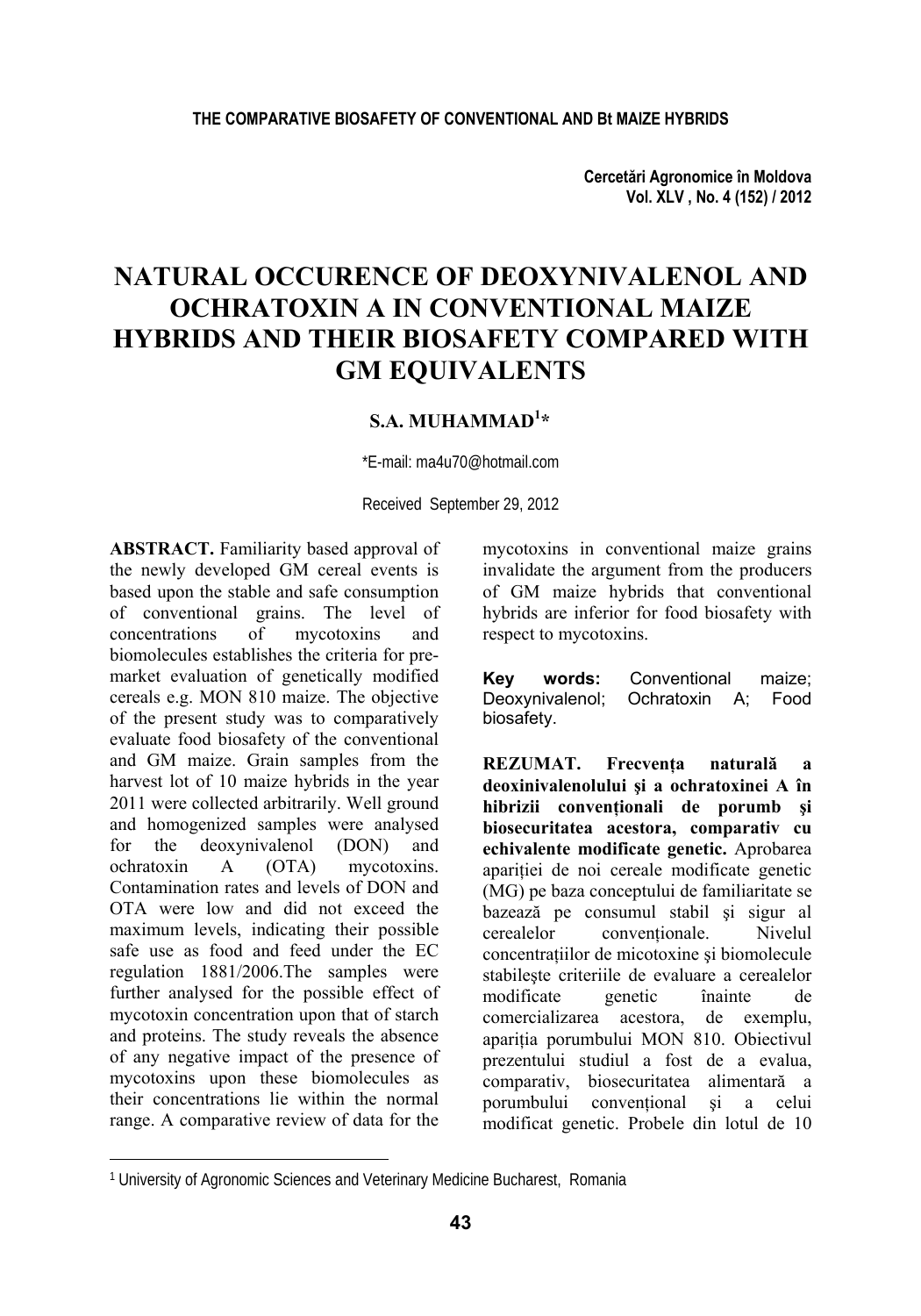hibrizi de porumb din anul 2011 au fost colectate arbitrar. Probele, bine macinate şi omogenizate, au fost analizate pentru a se evalua continutul de micotoxine, deoxinivalenol (DON) şi ochratoxina A (OTA). Ratele de contaminare şi nivelurile de DON şi OTA au fost reduse şi nu au depăşit nivelurile maxim admise, ceea ce indică posibilitatea de a fi folosite în siguranţă ca hrană şi nutreţ, în conformitate cu regulamentul EC nr. 1881/2006. De asemenea, probele au fost analizate pentru a determina posibilul efect al concentratiei de micotoxine asupra concentratiei de amidon şi proteine. Studiul relevă absenţa vreunui impact negativ al prezenţei micotoxinelor asupra acestor biomolecule, concentratiile acestora fiind la un nivel normal. O analiză comparativă a datelor privind micotoxinele din boabele de porumb conventional invalideaza argumentul producatorilor de hibrizi de porumb MG, care susțin că hibrizii conventionali sunt inferiori, din punct de vedere al micotoxinelor, pentru biosecuritatea alimentară.

**Cuvinte cheie**: porumb conventional; deoxinivalenol; ochratoxina A; biosecuritate alimentară.

### **INTRODUCTION**

Depending upon the genetic resistance of maize hybrids, the accumulation of mycotoxins in maize differ significantly. Weather conditions (Reid *et al.,* 1999), genetic variability among the pathogen populations (Carter *et al.,* 2002) and physical traits of the maize hybrids such as husk thickness (Warfield and Davis, 1996) significantly affect the degree of fungal attack. Today, the introduction of new GM IR maize hybrids is pretexed that it is more biosafe than the conventional hybrids (*Fig.1*). The concentrations are expressed in µg/kg. The data does not indicate the specific mycotoxins assessed for contamination levels.



**Figure 1 - The comparative difference of cumulative concentration of mycotoxins in YieldGard and conventional maize hybrids.** Source: Monsanto (2011)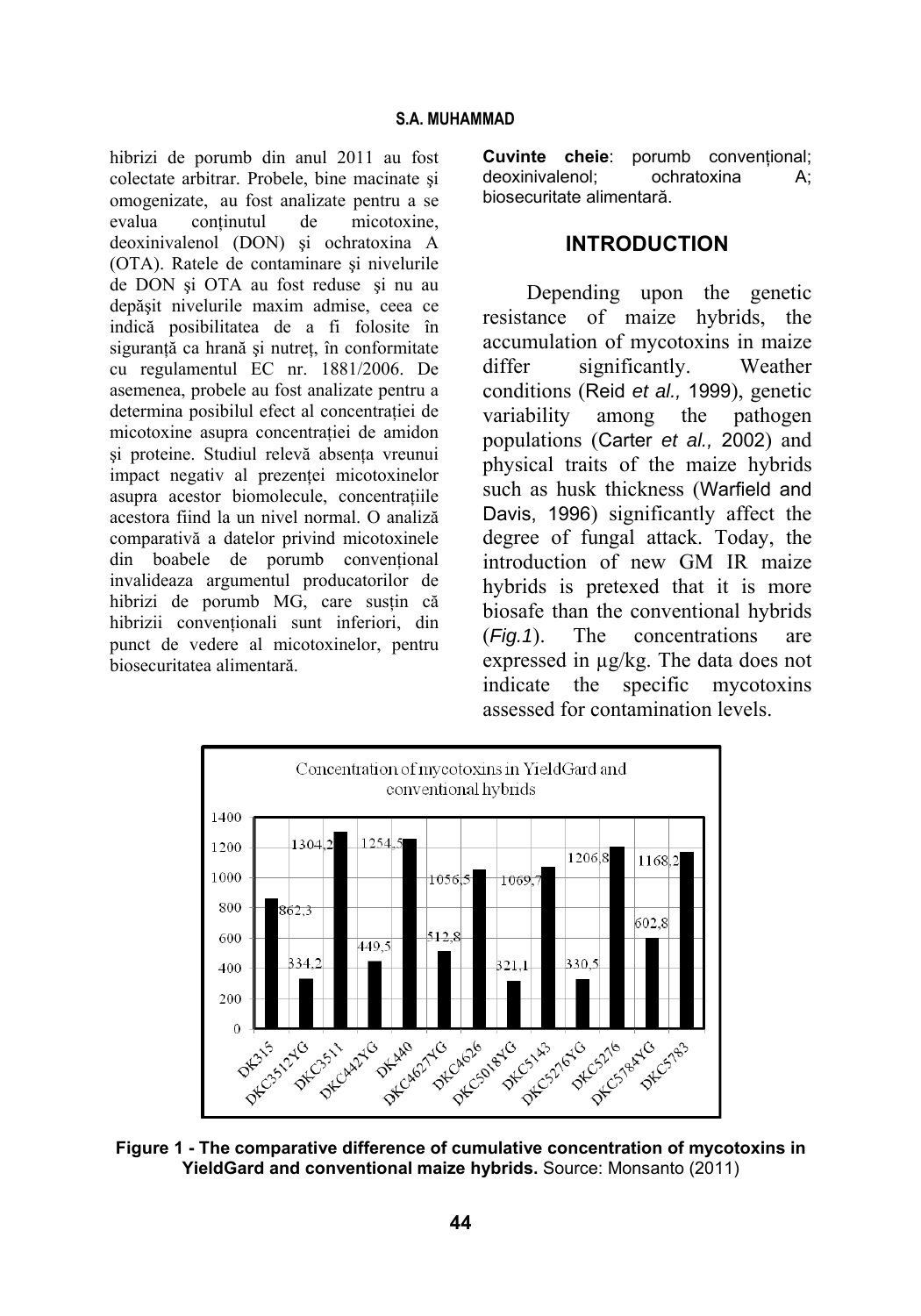The primary infection pathway for infection of maize kernels by *Fusarium*, *Aspergillus* and *Penicillium spp.* is via the silks and the spores reach the silks by splashing, wind dispersal or insect vectors. However, the insect injury appears to be a less important pathway than silk infection. Adverse effects of mycotoxin accumulation in cells may lead to a reduction in concentrations of carbohydrates and proteins. The safety of conventional maize hybrids for the levels of specific mycotoxins and concentration effect of these toxins on major cellular biomolecules must be evaluated.

In this experiment, the comparative biosafety of the conventional maize hybrids was analysed for concentration of DON and OTA and their effect on amounts of starch and proteins.

## **MATERIALS AND METHODS**

Samples of conventional maize grains were obtained at the harvest time at the National Agricultural Research and Development Institute Fundulea, Călăraşi County, Romania, in September 2011. All 10 maize hybrids, viz Crişana, Mostiştea, Rapsodia, Milcov, Olt, F-125-06, F-475, F-322, F-254-08 and F-225-06 are commonly grown and adapted to climatic conditions of the area. All the experimental activities were carried out at the laboratories of the Faculty of Biotechnology of University of Agronomic Sciences and Veterinary Medicine Bucharest, Romania.

For DON, 1 kg sample was sieved by applying  $\frac{1}{4}$  method till a laboratory sample of 100g was obtained.The sample was ground. A mixture of 12.5 g/25 ml distilled water was prepared and agitated at 200 rmp/30 min./25  $^{0}$ C.The filtered elute was centrifuged.After centrifugation and filteration,the elute were extracted through acetonitrile  $+$  methanol  $+$  water (5:5:90). A 100 ml elute was injected into HPLC apparatus for quantification of the mycotoxin. The limit of detection (LOD) for DON was  $0.02 \mu g/ml$ .

For OTA, the samples were prepared according to standard procedure. Dilution was carried out with 44 ml tampon phosphate 20 mM pH 7,0 followed by washing through Ochraprep immunoaffinity columns. After the segregation of molecules,100 μl was injected for chromatography. LOD was kept at 0.005 μg /ml. The data for DON and OTA was obtained and worked upon using the software Empower.

The amount of proteins was measured through the standard Kjheldal method while the concentration of starch was measured by Lippich polarimeter by using the expression: Starch  $% = \alpha$ Vt $\cdot$ 100/ [ $\alpha$ ]<sup>20</sup> D.l.p where  $\alpha$  = measured angle, Vt = sample volume,  $\lceil \alpha \rceil$  = standard angle (183.7 for maize),  $l =$  tube length  $(20 \text{ cm})$ ,  $p =$  sample mass  $(g)$ .

## **RESULTS AND DISCUSSION**

Deoxynivalenol detection and quantification for the 10 non transgenic varietal samples revealed only one positive sample. With respect to EU regulations for fungal toxins in food stuffs (EC No.1881/2006, EC No.1881/2007), the samples deem suitable for use as food and feed (*Table 1*).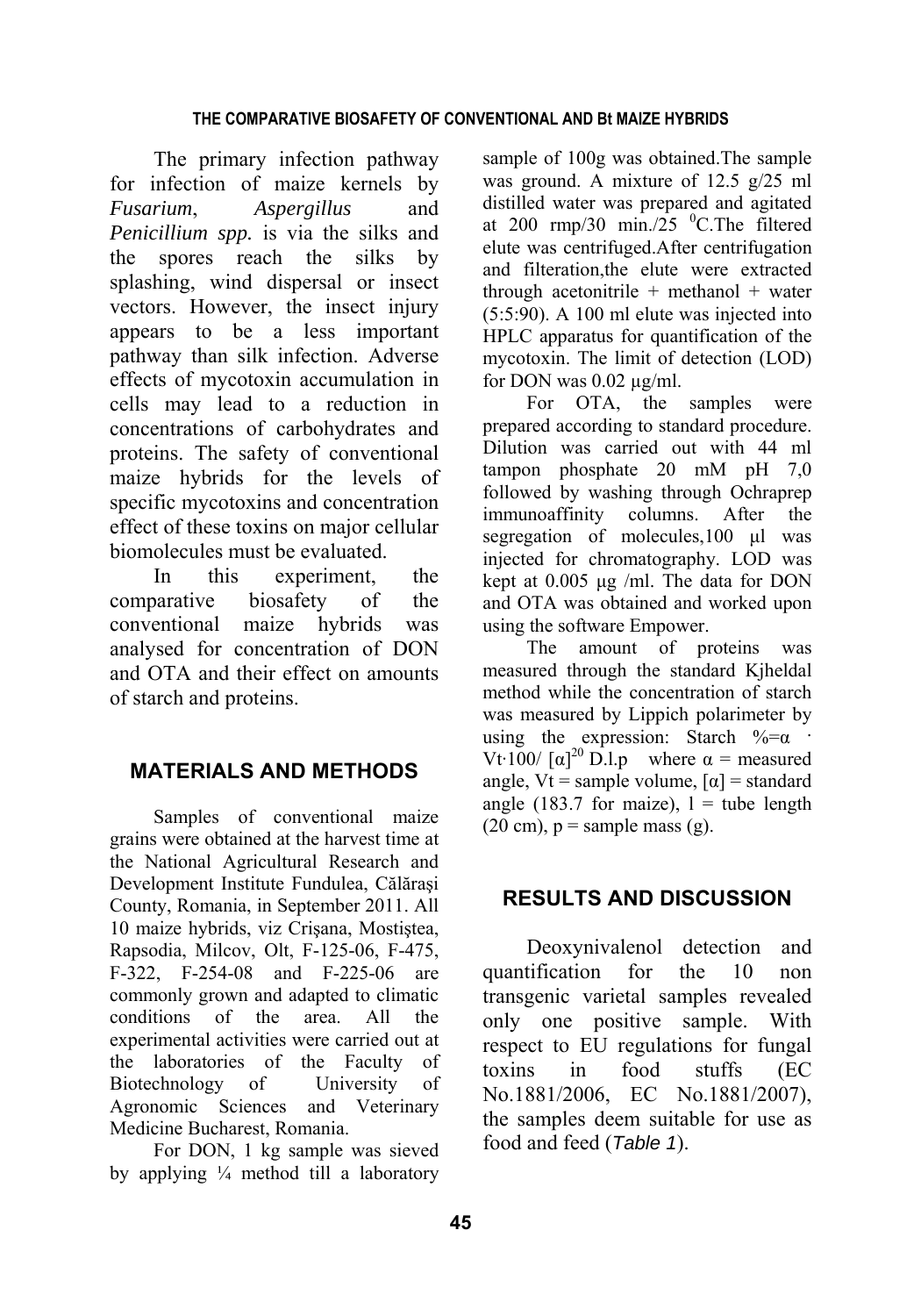| <b>Variety</b> | <b>DON</b><br>$(\mu g/kg)$ | <b>OTA</b><br>(ng/g) |
|----------------|----------------------------|----------------------|
| Crisana        | $<$ LOD                    | N/A                  |
| Milcov         | $<$ LOD                    | < LOD                |
| Mostiștea      | 143                        | 0.06                 |
| Olt            | $<$ LOD                    | 0.24                 |
| Rapsodia       | $<$ LOD                    | $<$ LOD              |
| $F-322$        | $<$ LOD                    | <lod< td=""></lod<>  |
| $F-125-06$     | $<$ LOD                    | $<$ LOD              |
| F-254-08       | $<$ LOD                    | 0.12                 |
| $F-475$        | $<$ LOD                    | 0.03                 |
| $F-225-06$     | < LOD                      | N/A                  |

**Table 1 - The data for concentrations of OTA, DON, starch and proteins** 

The results indicate that the concentration of deoxynivalenol in nine varieties is below the detection limit of 0.02 µg/ml. Only the hybrid Mostiştea contains identifiable levels of DON being at 143µg/kg. However, no influence of these concentrations is found on amounts of starch and proteins (*Figs. 2,3*).

Eight of the 10 selected varieties were analysed for the concentration of ochratoxin A. As the samples were obtained on the harvest day, the detected concentrations correspond to accumulation of OTA in the field conditions.

Certain mycotoxins e.g. hepatotoxins are known to disrupt the cellular functions via oxidation of key proteins (Srinivasan *et al.,* 2006). However, in this study, no influence is established for DON and OTA upon the levels of starch and proteins. The obtained data values show no significant changes in concentration of starch and protein quantities in any of the varieties as all values lie within the normal concentration range of these biomolecules in maize grains. Only the variety F-475 showed a higher value for OTA than the value permitted for infants.



**Figure 2 - The variation of concentration of starch content in varieties Mean=62.952 std. dev.=2.072**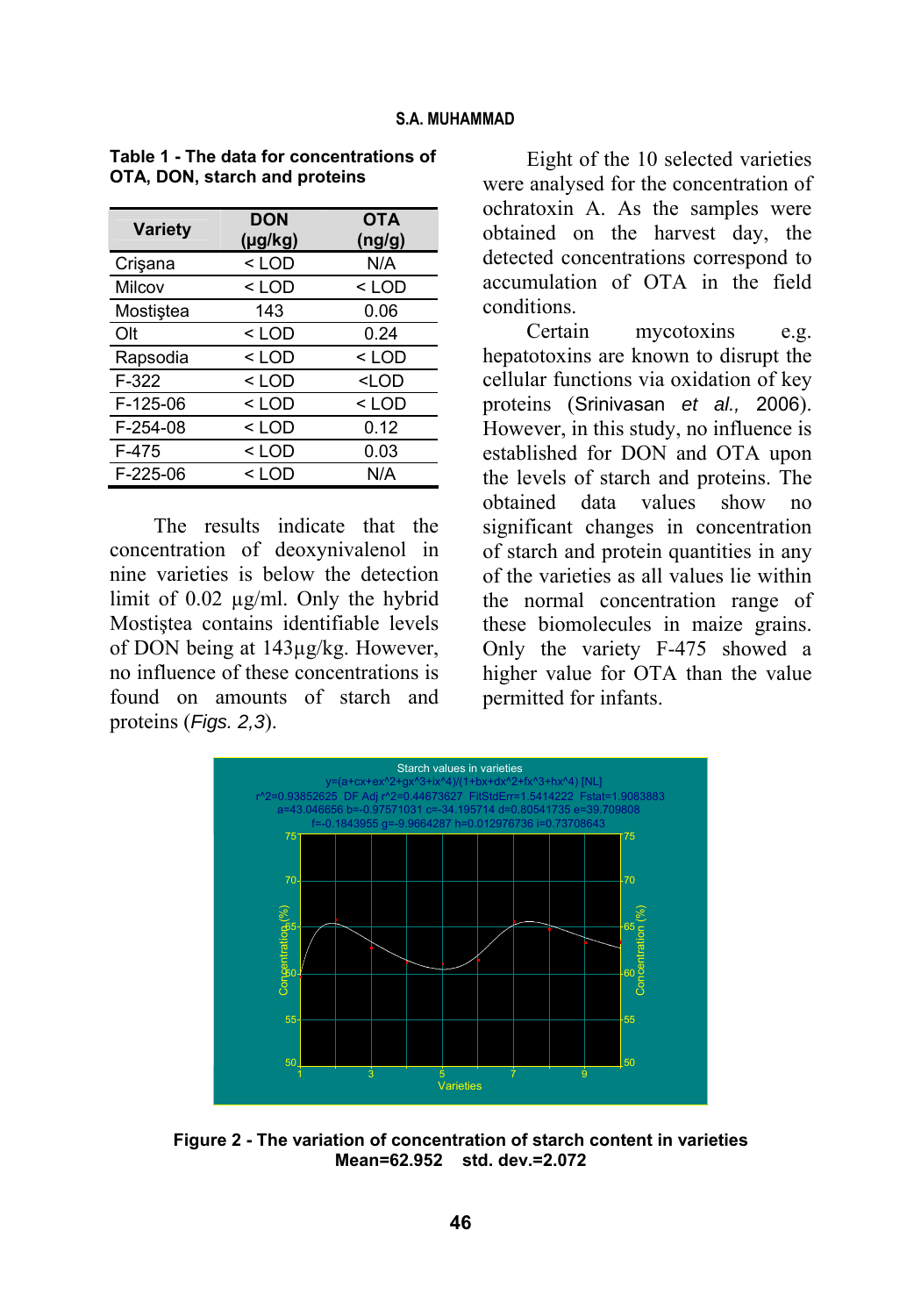#### **THE COMPARATIVE BIOSAFETY OF CONVENTIONAL AND Bt MAIZE HYBRIDS**



**Figure 3 - The concentration of proteins in samples Mean=8.675 std. dev.=0.326** 

The data is in conformation with previous results obtained in 2007, when 43 samples were collected and analysed for the presence of OTA. The results indicated that samples were positive in a significantly big proportion i.e. 24 from 30 of samples (80%). Only two positive samples had values for ochratoxin A higher than the admissible value of 5 ng/g (EC 1881/2006), the levels being at 19.92 and 11.72 ng/g. Rest of the positive samples were below than 2 ng/g (Muhammad and Angelescu, 2011).

A review of the peer studies upon the resistance potential of genetically modified maize hybrids reveal varying opinions. The results of the above experiment support the view that conventional crops are no inferior to GM counterparts with respect to permitted levels for fungal toxins. The studies by Israel-Roming *et al.* (2009) revealed that out of 125

samples of conventional maize grains (samples obtained from five wide apart counties viz: Galaţi, Bacău, Oltenia, Timişoara, Bihor), only 25 % samples were positive for DON and only 23% samples were positive for OTA. Moreover, the majority of the samples were found fit for human and animal consumption. Similarly in the studies by Tabuc *et al.,* (2009), conventional maize hybrids (no of samples  $= 54$ ) did not contain neither fumonisins nor ochratoxin A. For an overwhelming majority of the samples, the measured values were either below the limit of detection or under permitted concentration for consumption.

#### **CONCLUSIONS**

As the interaction of fungi upon maize crop is a complex phenomenon and yet not understood well, the role